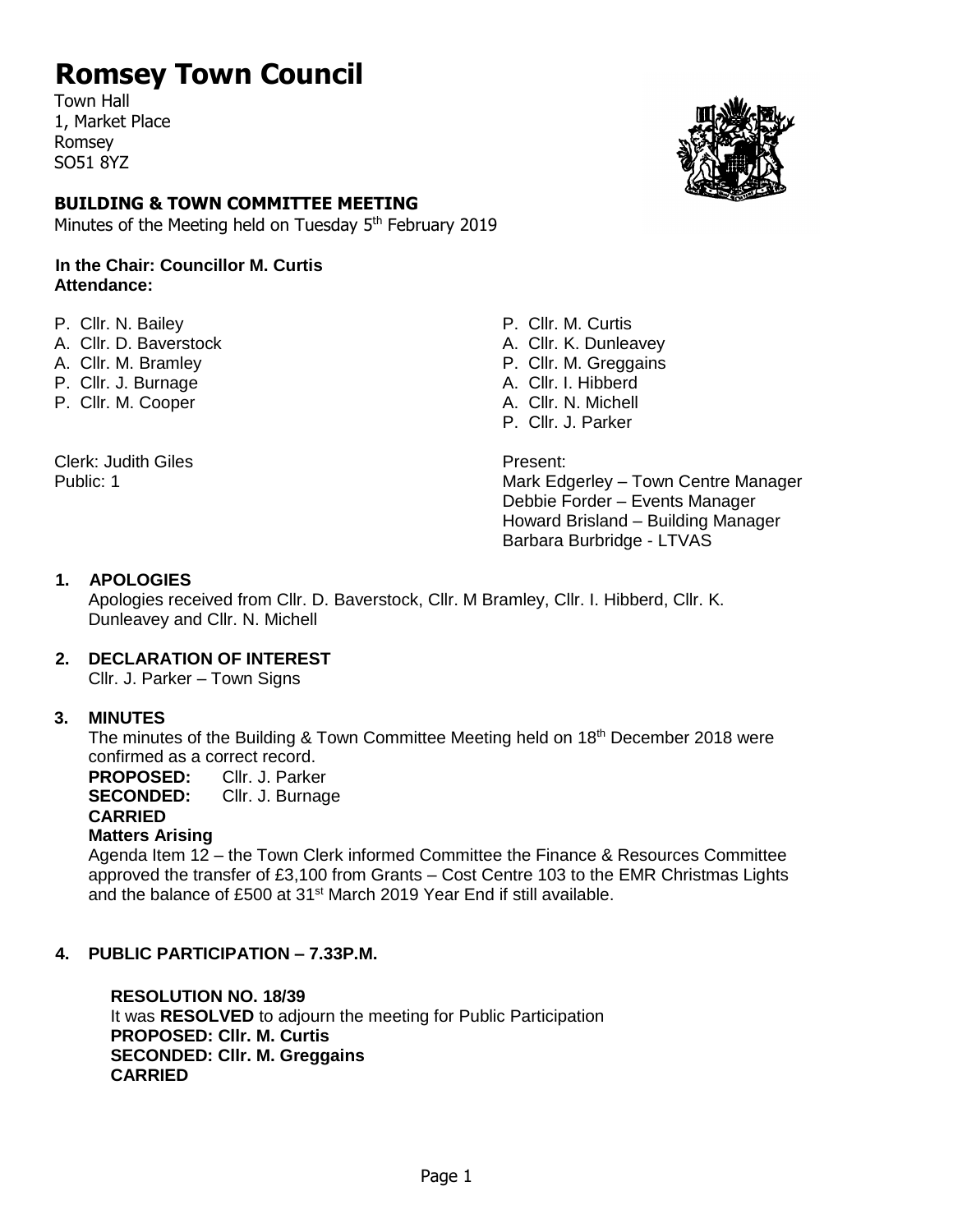## **Romsey Town Council**

Town Hall 1, Market Place Romsey SO51 8YZ



## **BUILDING & TOWN COMMITTEE MEETING**

Minutes of the Meeting held on Tuesday 5<sup>th</sup> February 2019

Roland Matthews – Romsey Twinning –introduced himself to the Committee and put his views forwards with regards to the proposed new town signs and the inclusion of the towns twinned with Romsey.

### **MEETING RECONVENED – 7.40P.M.**

The Committee agreed to bring forward Agenda Item 12

#### **5. TOWN SIGNS**

#### **RESOLUTION NO. 18/40**

It was **RESOLVED** to approve town sign with the proposed option, mock-up 4.

**PROPOSED:** Cllr. M. Curtis

**SECONDED:** Cllr. M. Cooper **CARRIED** 

#### **RESOLUTION NO. 18/41**

It was **RESOLVED** to approve the twinning town names on the signs be justified to the left and the flags to the right

**PROPOSED:** Cllr. M. Cooper **SECONDED:** Cllr. J. Burnage **CARRIED** 

**6. ARCHIVIST REPORTS (Appendix 1)**

**Noted** 

## **7. REVIEW OF BOOKINGS**

The Events Manager reported bookings are slightly lower than they were at the same time last year and are not going to reach budget projected income. However bookings income for 2019/20 is looking promising. It was reported the planned Gin Festival in June 2019 has been cancelled by the organisers due to the accessibility to the Council Chamber. A jive night is to take place every Wednesday evening in the Council Chamber which will increase revenue

## **8. FINANCE REPORT**

It was noted the Town Hall Bar has done particularly well in this financial year 2019/20 and is well ahead of budgeted income.

**9. BUILDING MANAGER'S REPORT (Appendix 2)** Noted.

## **10. TOWN CENTRE MANAGER REPORT (Appendix 3)**